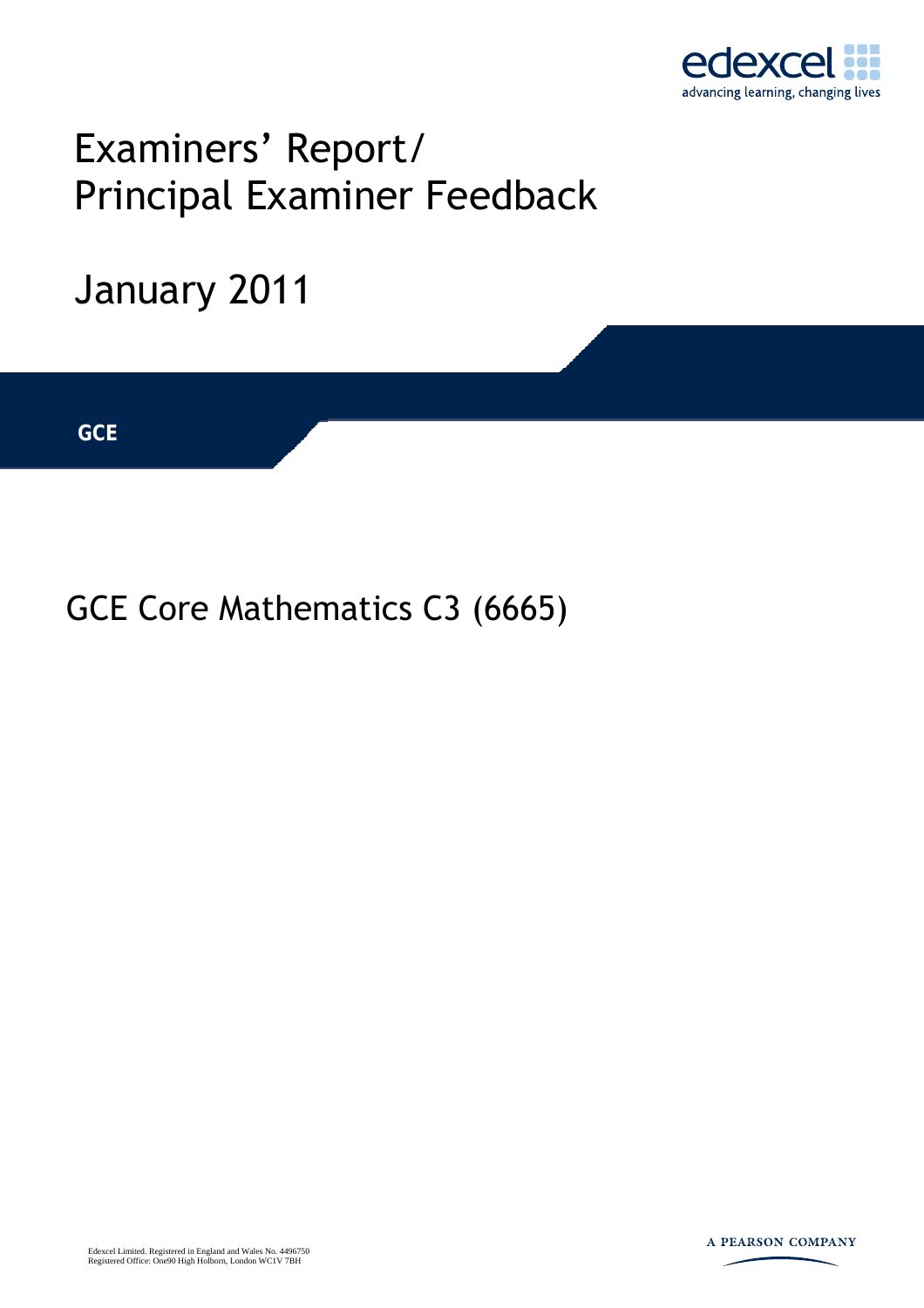Edexcel is one of the leading examining and awarding bodies in the UK and throughout the world. We provide a wide range of qualifications including academic, vocational, occupational and specific programmes for employers.

Through a network of UK and overseas offices, Edexcel's centres receive the support they need to help them deliver their education and training programmes to learners.

For further information, please call our GCE line on 0844 576 0025, our GCSE team on 0844 576 0027, or visit our website at www.edexcel.com.

If you have any subject specific questions about the content of this Examiners' Report that require the help of a subject specialist, you may find our Ask The Expert email service helpful.

Ask The Expert can be accessed online at the following link:

http://www.edexcel.com/Aboutus/contact-us/

January 2011 Publications Code US026237 All the material in this publication is copyright © Edexcel Ltd 2011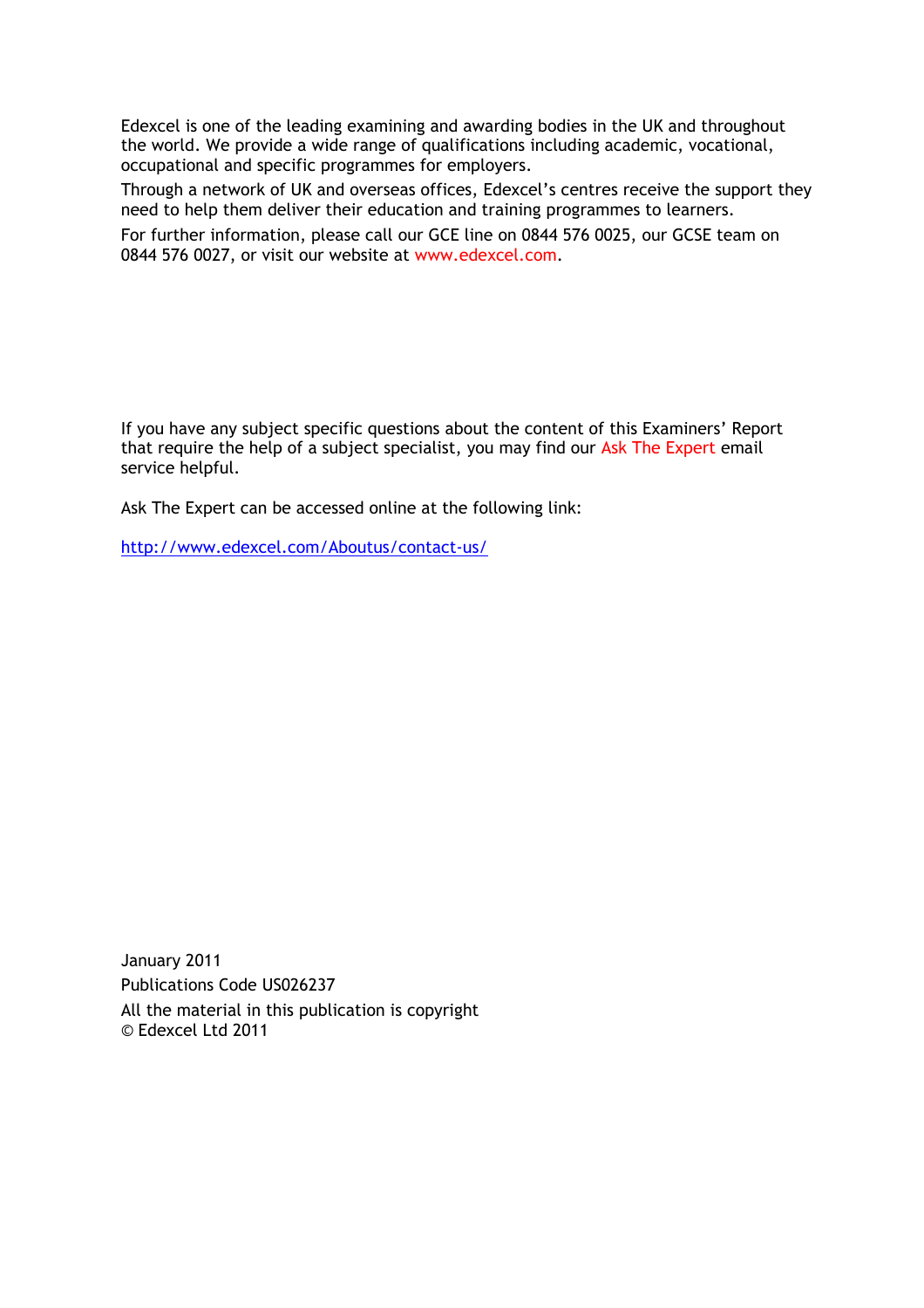#### **Core Mathematics Unit C3 Specification 6665**

#### **Introduction**

This paper was accessible for almost all candidates with no real evidence of students failing to finish.

There was an increase in the number of candidates relying on graphical calculators for calculus/trigonometry type questions. It must be noted that the rubric on the front of the paper states that answers without working may not score full marks. This was applied in questions on this paper.

A lack of bracketing in many questions especially in 2, 5 and 7. This potentially could lead to the loss of many marks

#### **Report on individual questions**

#### **Question 1**

Question 1 was a familiar one to most candidates. It was generally well done by the majority of candidates although part (b) and finding answers in the range 0 to 2π in part (c) did discriminate.

In part (a) most candidates were able to find R and to make a worthwhile attempt at  $\alpha$ usually via the tangent ratio. Degrees were occasionally used despite the range being given in radians. Some candidates were undecided and gave both degrees and radians – sometimes continuing with this throughout the question.

Part (b) was frequently incorrect with +25 as common as the correct answer of -25. Another common answer was -1 and more surprisingly 0. A less common error was to identify the value of *x* for which the maximum/minimum would occur.

The majority of candidates attempted part (c) and realised the need to use the form found in (a). There were therefore some very good solutions, many of which the only error was to omit the second correct answer. Candidates should remember to derive additional values from their principal value before rearranging their equation. Not many gave all three values of 1.16, 5.12 and 7.44 for  $(x + 1.287)$ . Rounding errors were common with 3.83 and/or 6.15 popular answers.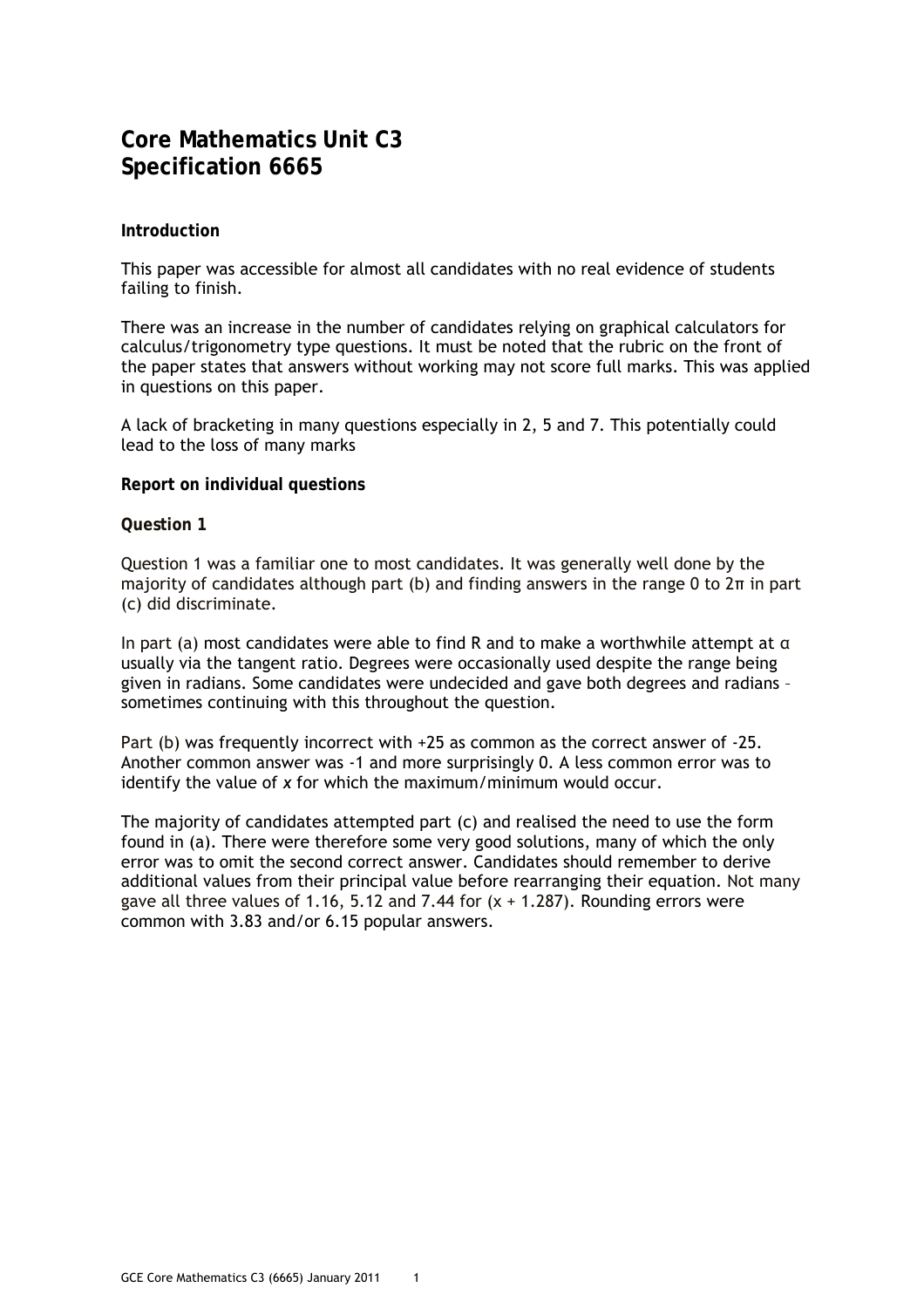In part (a)there were many fully correct and well-presented answers. Most candidates were able to combine the two fractions, although some used unnecessarily complex denominators. A number of responses included errors made when cancelling the 2 from the numerator and denominator. A number of responses failed to simplify their answer and lost the final mark. A few candidates, having correctly given the fraction with a common denominator on the first line, cancelled one or more of the brackets leaving both numerator and denominator as linear expressions. A common thread running through the paper for numerous candidates, not just the weaker ones, was the lack of/or inconsistent bracketing. Teachers need to be aware that this could lead to the potential loss of many marks.

Part (b), most candidates realised that they could use their answer from part (a) and many were able to successfully demonstrate the proof. A few candidates started from scratch and often went on to gain full marks.

The method used in part (c) was equally split between those deciding to use the chain rule and those using the quotient rule. For the quotient rule, a number differentiated 3 incorrectly, usually as 1. Having found the expression for dy/dx , a number of candidates multiplied out the denominator in terms of x first, before substituting in  $x = 2$ . A surprising number reached the correct fractional answer for dy/dx but, on substituting in  $x=2$ , gave an answer of  $-6/25$  (stating that  $2x^2-1 = 5$ ). A small number of candidates decided to differentiate their incorrect answer for (b). Candidates should be advised that this should be avoided at all costs, especially where an answer is given.

#### **Question 3**

This question was attempted by most candidates but was not answered that well. Only the best candidates produce fully correct solutions. Most understood that cos2*x* should be replaced, although  $1$  - sin<sup>2</sup>x was sometimes seen instead of  $1$  - 2sin<sup>2</sup>x. The use of brackets was careless in some cases. Many used cos<sup>2</sup>x - sin<sup>2</sup>x first, which was acceptable as long as the cos<sup>2</sup>x was replaced subsequently by 1 -  $sin^2x$ . The majority of good candidates did arrive at the correct quadratic equation but solving it was one of the least successful parts of this paper. Many candidates could not believe that it would not factorise! Often several attempts were made before moving on, some just gave up. Those using the quadratic formula did not always quote it correctly. Others made errors in the substitution. A minority used 'completing the square' to solve, though with mixed success. A few more successfully used equation solver on their calculators. If they got this far, one or two angles were found, but many didn't find all four. They either rejected the negative value or only gave one answer for it within the range.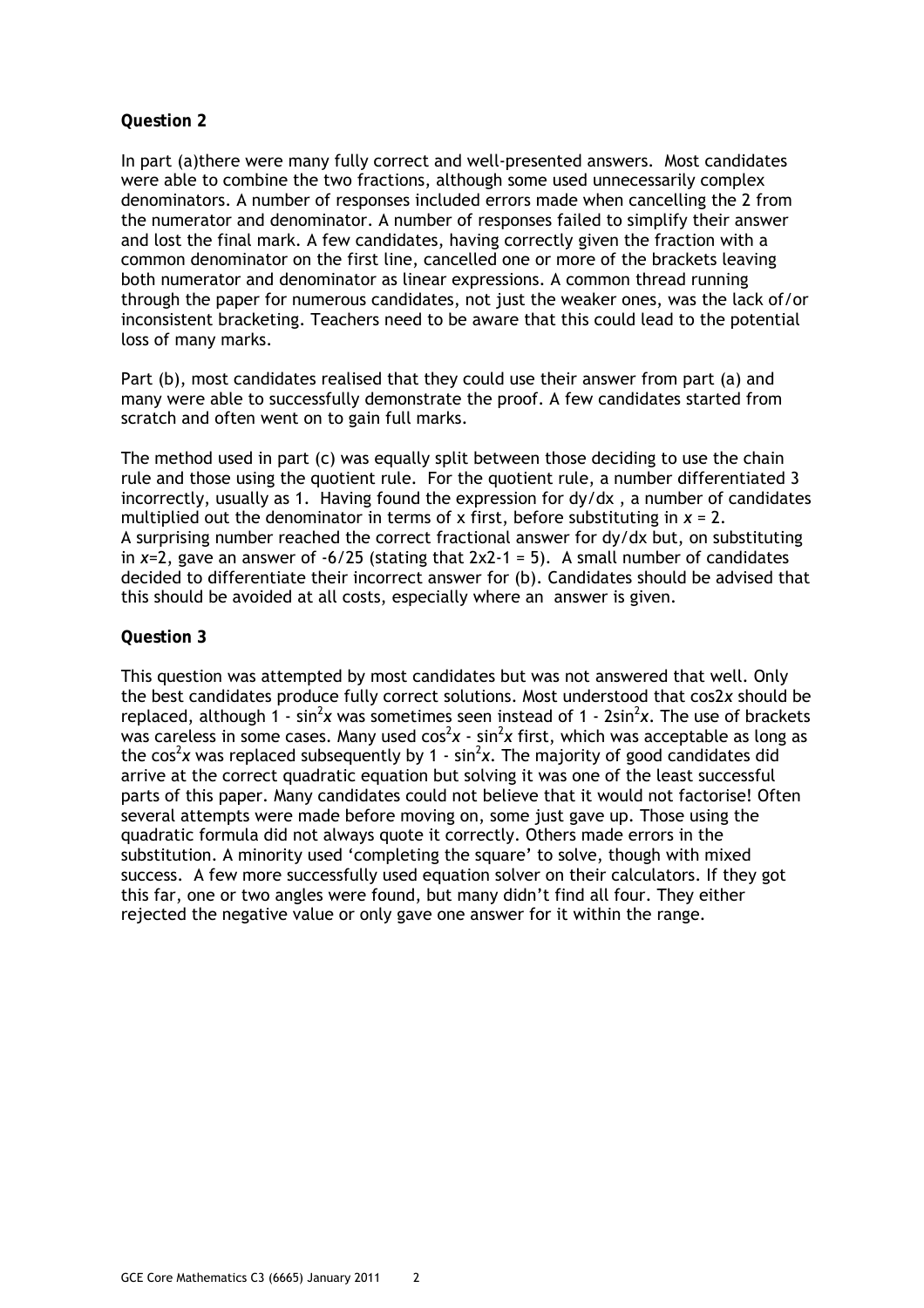The first 4 marks in this question were accessible to almost all candidates. The final 4 marks however were far more demanding and were only gained by the best. In part (a) the majority of candidates gained full marks, some able to write down the correct answer with a minimum of working.

In part (b) most candidates followed the desired route of substituting  $t = 5$  and  $\theta = 55$ into the equation, then rearranging to make '-5*k*' the subject. Unfortunately the given answer was then just written down without any adequate reason. Candidates needed to recognise that  $e^{\wedge}$  (-5*k*) could be replaced by  $1/e^5$ *k*, or show that  $ln(1/2) = - ln 2$ , or even simply state it.

The final Part (c) was poorly done, with a significant number of candidates failing to recognise rate of change as differentiation. Many simply found the temperature when *t* = 10. Others found the difference between the temperatures at *t* = 10 and *t* = 0, subtracted and divided by 10. A number of students realised that they needed to differentiate to find the rate of decrease in temperature but unfortunately put *t* = 10 into their expression before attempting to differentiate, not appreciating that their expression was now constant. Another common mistake in the derivative was finding expressions of the form A*t*e^-*k*t.

#### **Question 5**

Question 5 proved to be a useful source of marks for all candidates. Grade A students scored almost all marks and E grade students picked up at least 5. Part (a) proved a positive start to the question for nearly all candidates with most writing down both correct *x* coordinates although a few did struggle in solving ln *x=* 1. Write down should have been a hint that no real calculation was required.

In part (b) apart from a few who confused the notation with the inverse function most realised the need to use the product rule and proceeded correctly. The majority of good candidates scored full marks in this part. Candidates should still be advised to quote formulae before they are used.

While some candidates in part (c) mistakenly used f*(x)* instead of f ′*(x),* most successfully substituted both 3.5 and 3.6 into their derivative and knew to look for a sign change. There were a multitude of wordings applied to the significance of this – "hence root" being the most common - and candidates would be advised to read the text of the question in order to set their conclusion in the right context. There were however some excellent answers where candidate clearly understood the question and in some cases added diagrams to illustrate their point.

A significant number of candidates omitted part (d) altogether or tried a variation on (c). Those who realised that they had to equate the derivative to zero usually gained full marks. Trying to work backwards from the answer rarely proved a good idea with candidates unsure of how far they needed to go with their solution. The neatest solutions often resulted in continuing from a simplified version of the derivative they had found earlier.

Part (e), this as with (a) proved a good source of marks even where there was little gained in other parts of the question. Often just the correct values appeared and it was good to note that virtually all complied with the question and gave all 3 answers to 3 decimal places.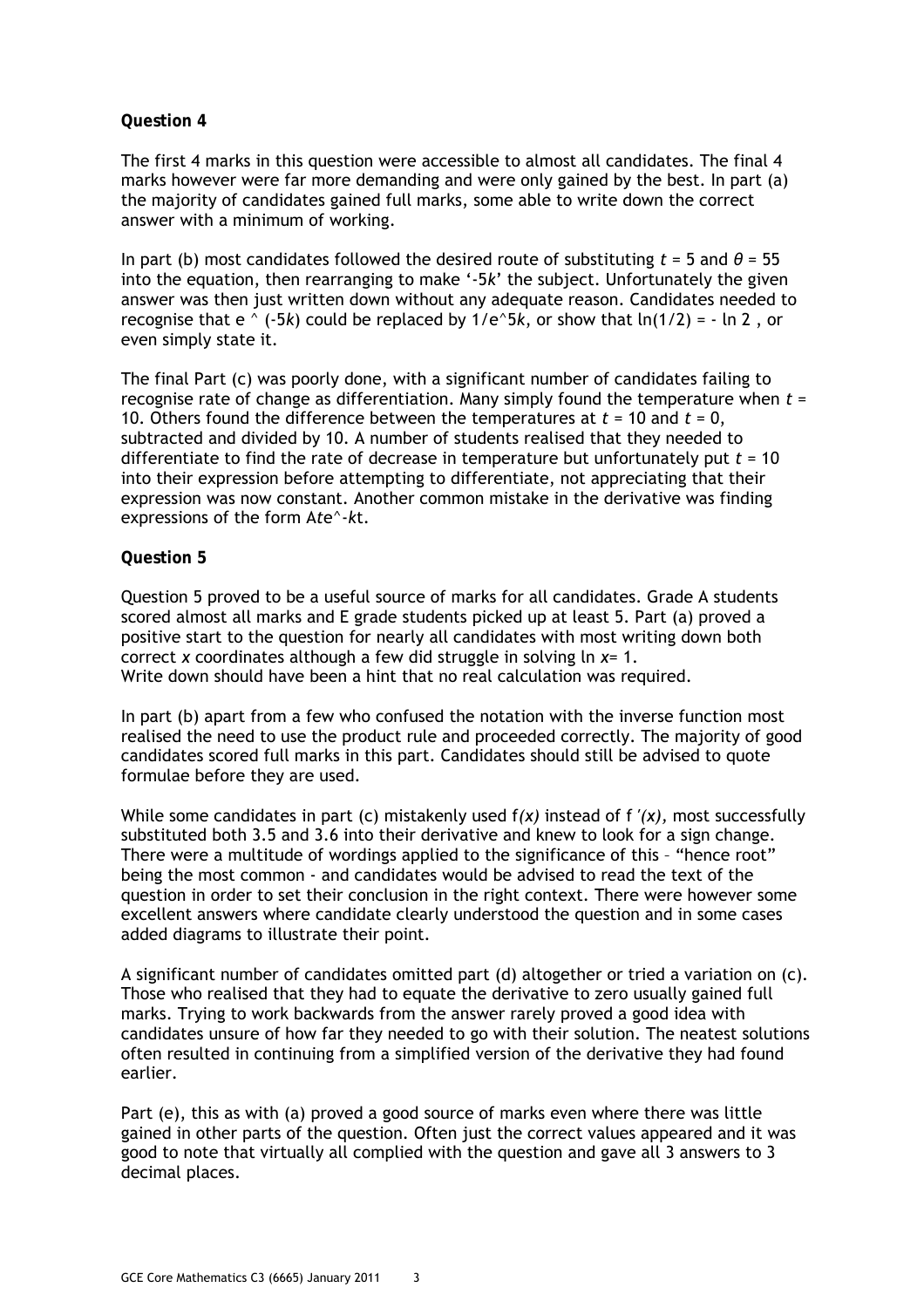In part (a) it is worth noting that a number of students were weak on notation with a significant number finding the derivative f '(x) rather than the inverse function  $f^{-1}(x)$ . The ones that tried to find the inverse were generally successful although a worryingly large minority found the algebraic manipulation beyond them.

Many candidates gave the correct answer in part (b) which could be easily found from the graph. A few used domain notation rather than the range.

Parts (c) and (d) were often not attempted. Of those that did, many failed to see that g(2) and g(8) could be read from the graph, and instead worked out the two linear equations for the function g. This could lead to the correct solution but rarely did they were not always correctly applied. A popular incorrect solution involved finding g(2) correctly, but then simply squaring to get  $gg(2)=g(2)\times g(2)=0$ . Part (d) was generally more successful as the function f(*x*) was given.

Part (e) accurate sketch graphs were usually seen in (e)(i), with candidates generally familiar with the idea of a modulus. Incorrect or missing co-ordinates lead to the loss of some marks. There was less success in (e)(ii) with the sketch of the inverse function. Many were able to remember to reflect in the line  $y = x$  but there were many incorrect attempts, again with missing or incorrect co-ordinates

In part (f) a substantial majority realised that the domain of the inverse was the same as the range of the original function, but there was again some confusion about which variable '*x*' or '*y*' should be used.

#### **Question 7**

In part (a) most candidates knew that the quotient rule should be used. It would again be wise to quote this formula. Only high achieving students produced full solutions to part a, with common mistakes including differentiating (3 + sin2*x*) to give either (2cos*x*) or (cos2*x*), and similarly with (2 + cos2*x*). Predictably, the final A mark was frequently lost through candidates not being explicit enough in their working to demonstrate the given result - jumping from  $(2cos^2(2x) + 2sin^2(2x))$  to 2 was common. This was a given solution and hence there was an expectation that the result should be shown. This could be achieved by writing  $(2\cos^2(2x) + 2\sin^2(2x))$  as  $2(\cos^2(2x) + \sin^2(2x)) = 2 \times 1 = 2$ 

Some candidates struggled in part (b) to give a correct value for either *y* or *m*. A very common incorrect result was obtained by using the calculator set in degrees to work out these values. Occasionally, a "perpendicular method" was used to replace a gradient of - 2 with 0.5. Most candidates arriving at an answer understood that exact answers for 'a' and 'b' were required.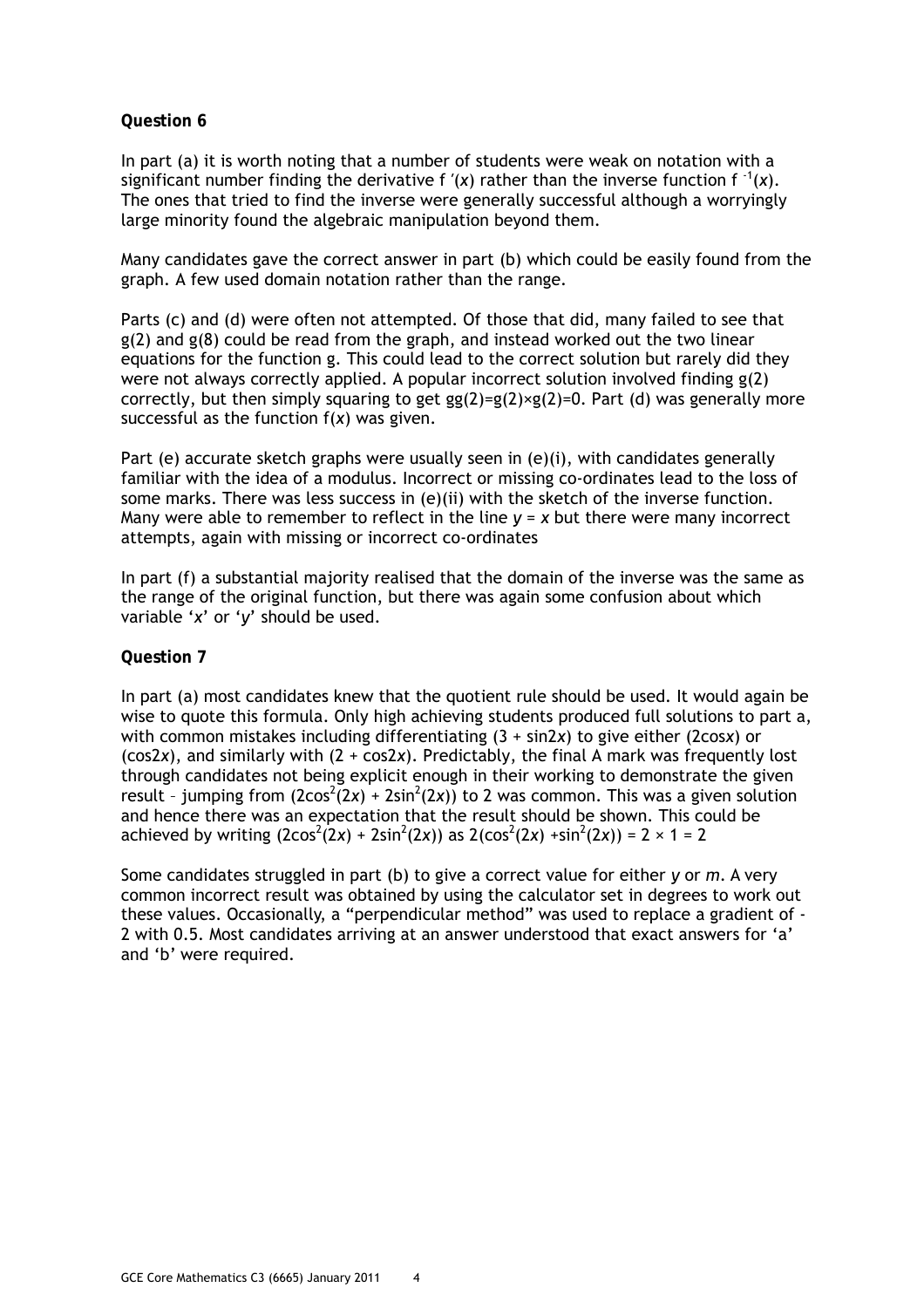Part (a) question has been set before and most attempts proceeded in the correct manner by either using the chain rule or quotient rule. Again this was a 'show that' question and candidates are expected to demonstrate that the answer is true and not simply write it down.

The successful candidates in part (b) used the result in part (a) to simply write down the answer. Some unfortunately went back to first principles wasting valuable time. Marks were lost by candidates who wrote the solution as sec(2*y*)tan(2*y*), sec(2*x*)tan(2*x*) or indeed the LHS as d*y*/d*x*.

In part (c) most candidates recognised the need to invert their answer for (b) reaching d*y*/d*x* = 1/(d*x*/d*y*). Many also replaced sec2*y* by *x* often stopping at that point. The students who continued to find an expression for tan2*y* in terms of *x* generally obtained the correct final result. This could be described as a grade A type question and it certainly did discriminate between very good students.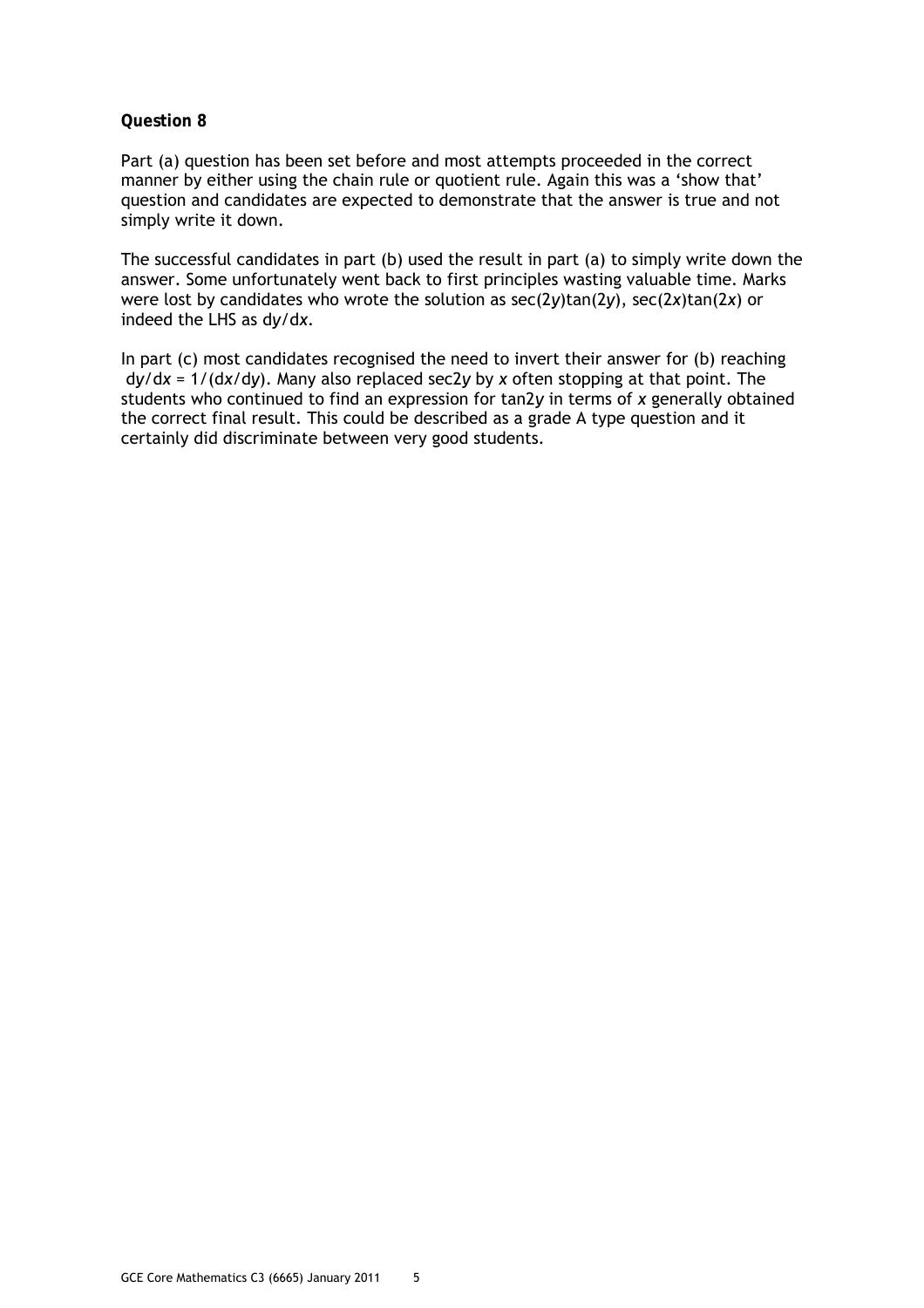#### **Grade Boundary Statistics**

Grade boundaries for this, and all other papers, can be found on the website on this link: http://www.edexcel.com/iwantto/Pages/grade-boundaries.aspx